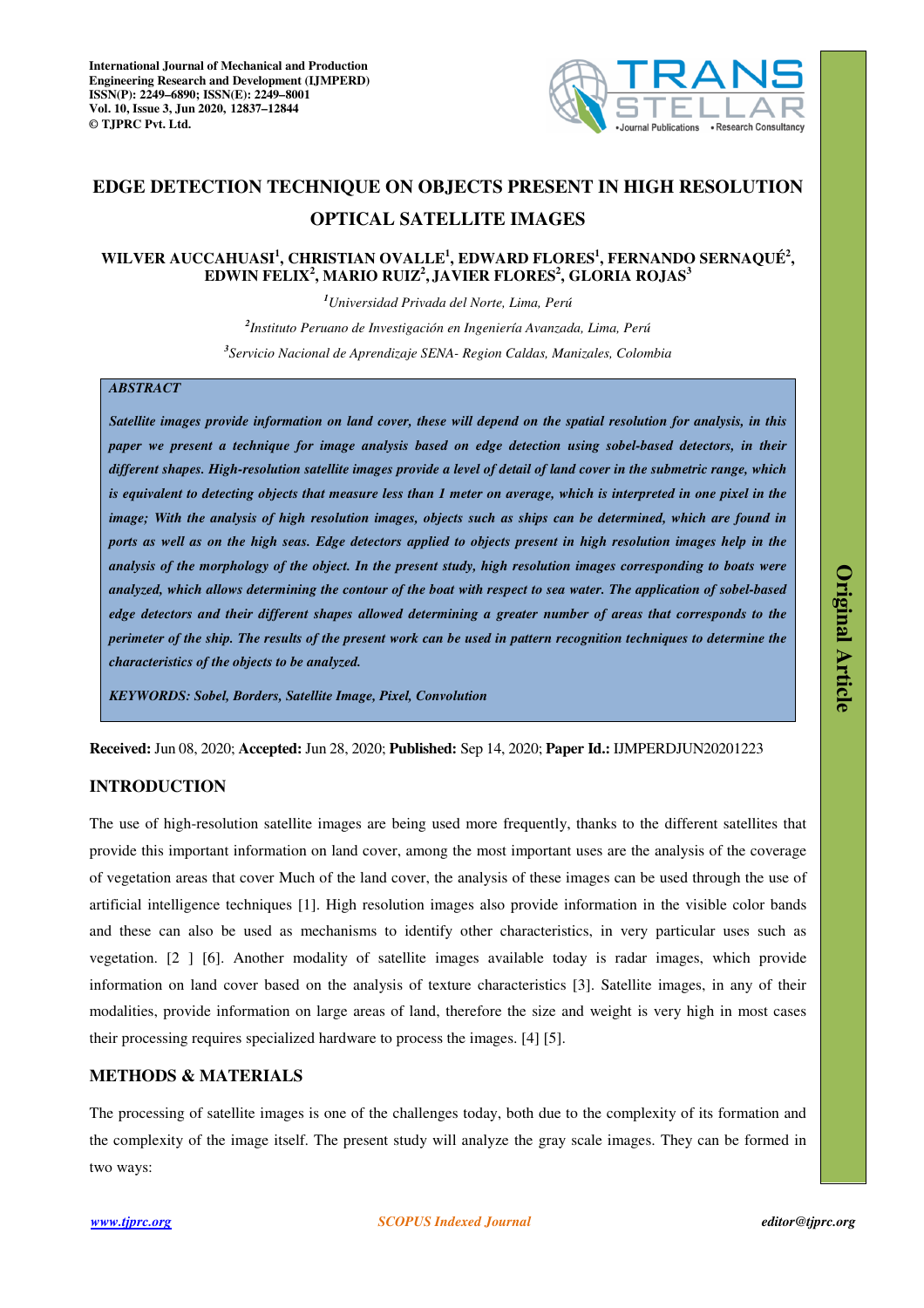- Through the original image extracted from the panchromatic band.
- Through the process of converting a color image into a grayscale image, using any type of processing or criteria.

The fundamental part of the proposed methodology is to be able to work with a gray scale image, which can be obtained with any of the three modalities described above.

The analysis of the images using the sobel edge detectors in their X gradient and Y gradient forms, this analysis is carried out individually, to analyze the results independently. This analysis is performed thanks to the image convolution process.

After obtaining the images with the corresponding edges, the best image with the edges that best represents the original image is chosen, where the details of the edges present in the high resolution satellite images can be discriminated.

Below is a flow chart where the sequence of steps to be taken to explain the methodology is identified.

# **Blocks Diagram**



**Figure 1: Block Diagram of the Proposal.** 

In figure 1, the description of the proposed methodology is presented, which is based on the processes on edge detection according to the sobel mask.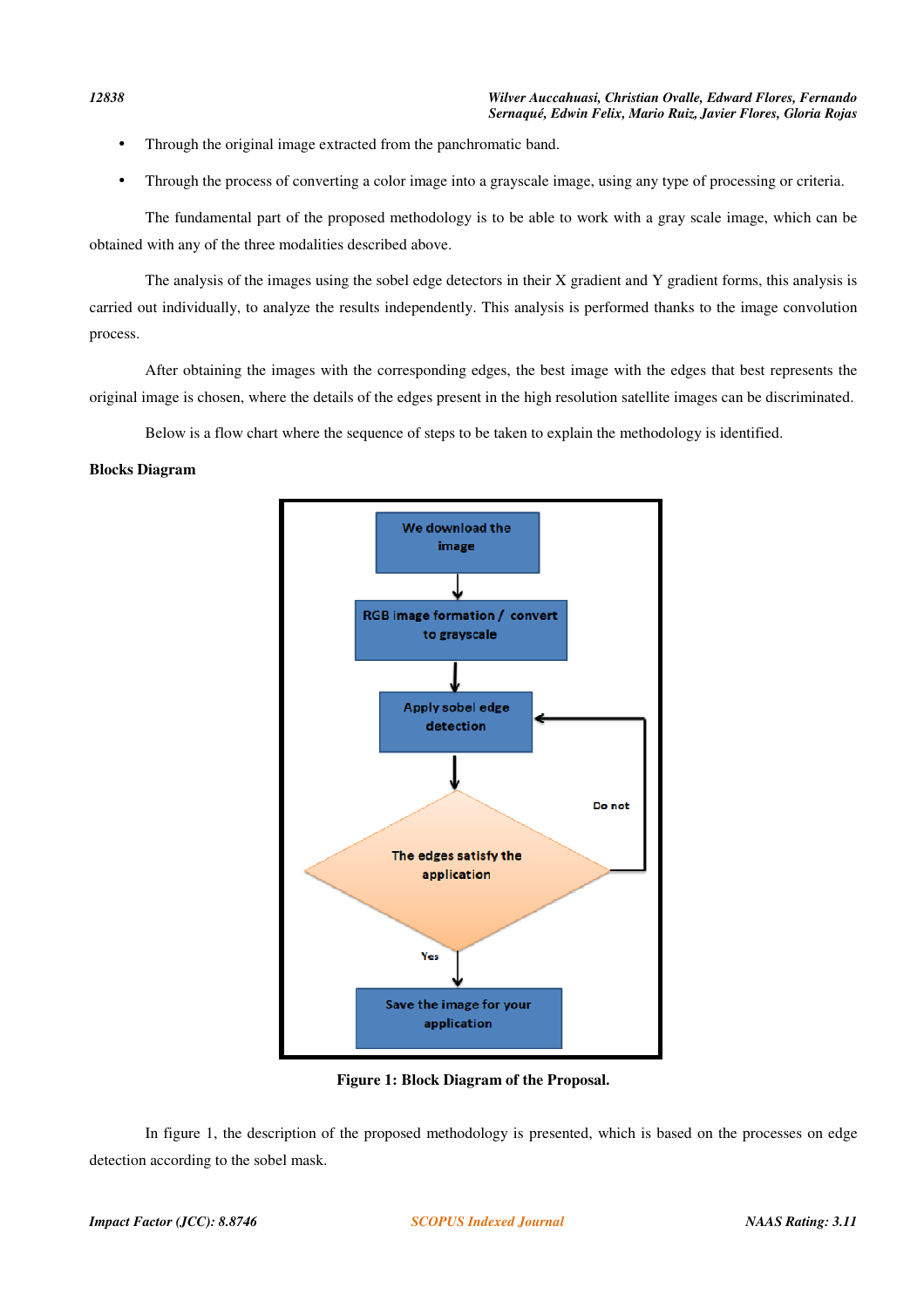### *Edge Detection Technique on Objects Present in High Resolution Optical Satellite Images 12839*

In the analysis of the different types of images, the image convolution technique is used, applying the different edge detection matrices, mainly Sobel's edge detectors with their different variants; the value of the white pixels in the image belong to the edges found in the image.

In order to consider in the proposal, we can indicate that an image as a two-dimensional arrangement denoted by  $X$  (i, j) and a filter better known as kernel or convolution mask, with impulsive response h (i, j). The convolution process produces an output image y (i, j), according to the following image 2.



**Figure 2: Image Convolution Process.** 

The convolution mask usually has an odd number of rows and columns and its size is often 3 X 3, its content depends on the type of processing you want to implement.

The sobel masks that will be used are the X gradients and the Y gradients, in both cases 3 X 3 masks will be used, as described below:

**Figure 3: Gradient Sobel Mask Y.** 

| D |  |
|---|--|
|   |  |

**Figure 4: Gradient Sobel Mask X.**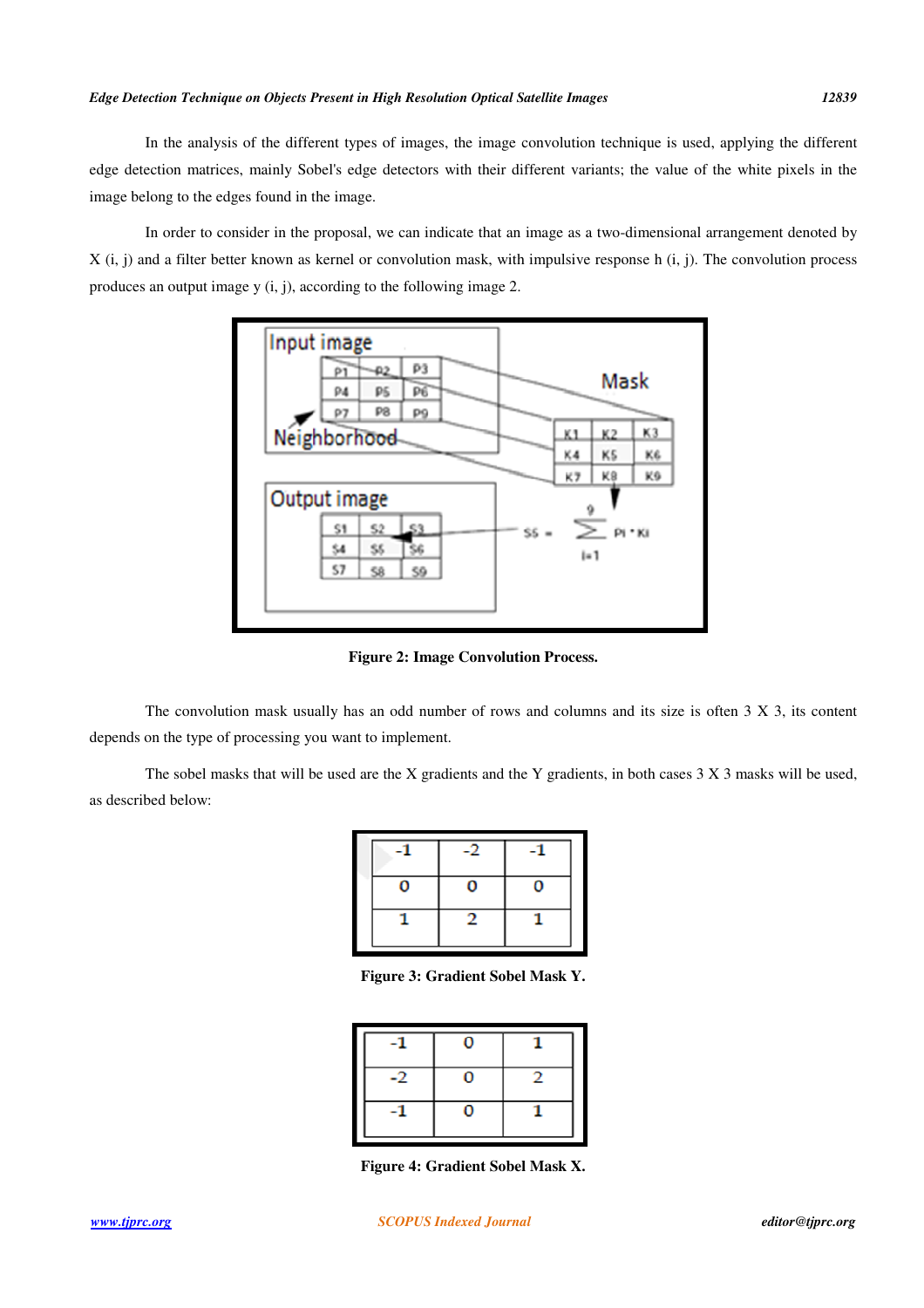#### *12840 Wilver Auccahuasi, Christian Ovalle, Edward Flores, Fernando Sernaqué, Edwin Felix, Mario Ruiz, Javier Flores, Gloria Rojas*

High-resolution satellite imagery provides detailed information on objects found in land cover; Below are three images that correspond to ships that are on the high seas, on which the sobel masks will be applied in order to obtain their edges.

# **Detecting Edges in Satellite Images**



**Figure 5: First Image to Evaluate**.

In image 5, the image of a ship on the high seas is observed, the level of detail of the image is poor, and it is a characteristic of satellite images, when trying to observe the content of the image with a higher level of detail satellite. The background of the image is presented brilliantly by the reflection of sunlight in the sea, this will be one of the main problems when detecting the edges.



**Figure 6: Second Image to Evaluate.** 



**Figure 7: Third Image to Evaluate.** 

In image 6, a ship is presented on the high seas, unlike the image in figure 5, it does not show the reflection of light in the waters of the sea.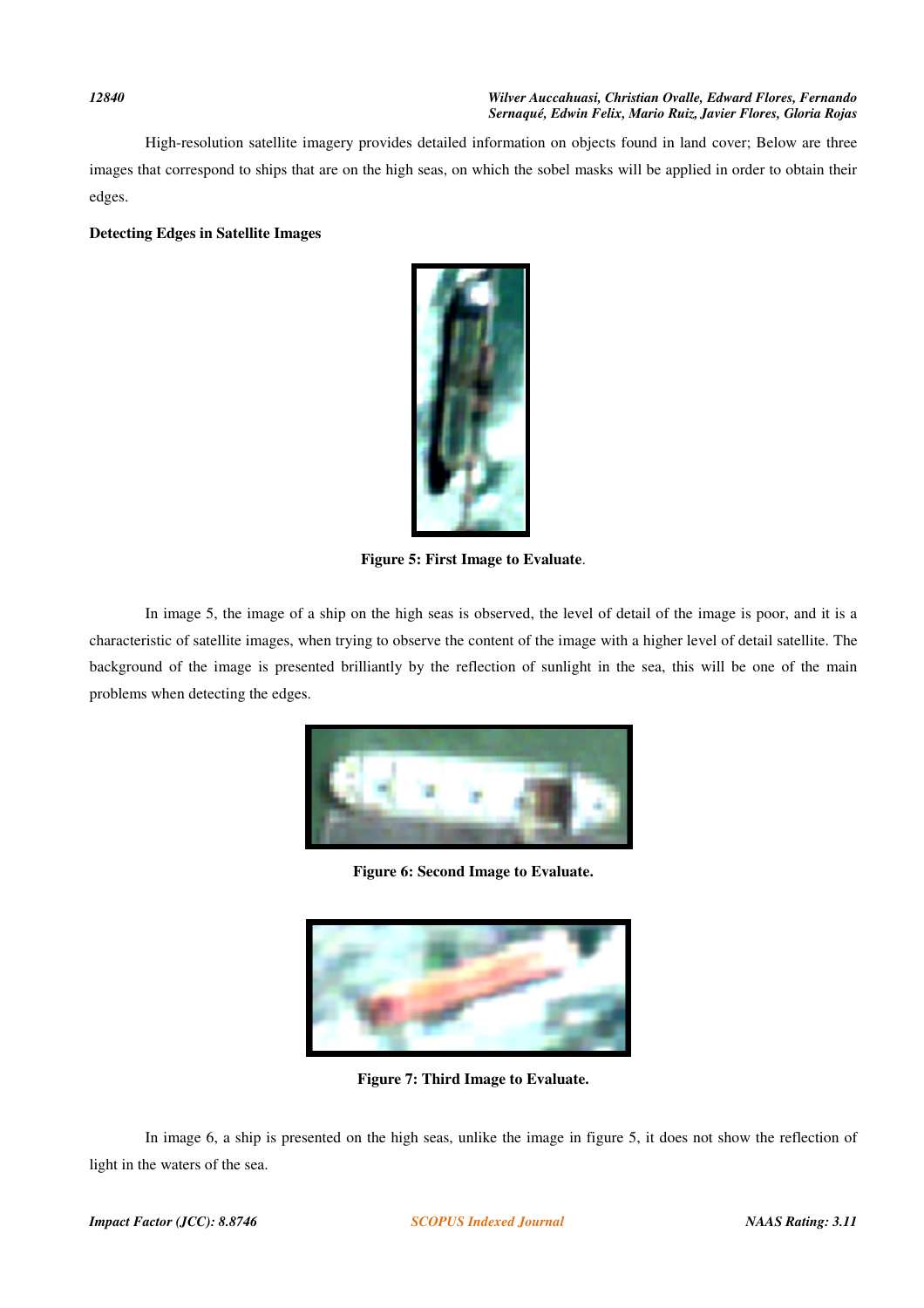In figure 7, the image of the ship is presented, but the sea has a lot of reflection making it difficult to detect the edges.

Figures 5, 6 and 7 represent ships, these images have been cut from a satellite image in the RGB color scheme, the three images correspond to different areas on the high seas, so the backgrounds are different, which corresponds to images of water, one of the characteristics of satellite images, is that if we increase the size of the image, the image presents deformation characterized by the pixelation.

# **RESULTS**

The image processing has been carried out independently, in which the two edge detectors were applied to each of them, the following images show the processes carried out and the results obtained:

| Image          | <b>Image Format</b>            | <b>Types of Edge Detectors</b> |  |
|----------------|--------------------------------|--------------------------------|--|
| number         |                                |                                |  |
| <b>Image 1</b> | PNG /<br>Grayscale             | SOBEL GX y SOBEL GY            |  |
| Image 2        | PNG /<br>Grayscale             | SOBEL GX y SOBEL GY            |  |
| Image 3        | PNG/<br>Grayscale de<br>grises | SOBEL GX y SOBEL GY            |  |

**Figure 8: Description of the Images to be Evaluated.** 

|                | Image number   Image Format    | <b>Types of edge</b><br>detectors | <b>Algorithm</b><br>effectiveness<br>percentage |
|----------------|--------------------------------|-----------------------------------|-------------------------------------------------|
| <b>Image 1</b> | PNG/<br>Grayscale              | SOBEL GY                          | 80%                                             |
| Image 2        | PNG/<br><b>Grayscale</b>       | SOBEL GX                          | 81%                                             |
| Image 3        | PNG/<br>Grayscale de<br>grises | SOBEL GX                          | 80%                                             |

**Figure 9: Results of Applying Edge Detectors.** 

Figure 8 shows the detail of the images to be analyzed, with their respective convolution mask, and image 9 shows the result of applying the edge detectors for the gradient in X and the gradient in Y, with their respective degrees of effectiveness indicating the percentage of edges found, with this analysis you can choose the best option to use edge detectors.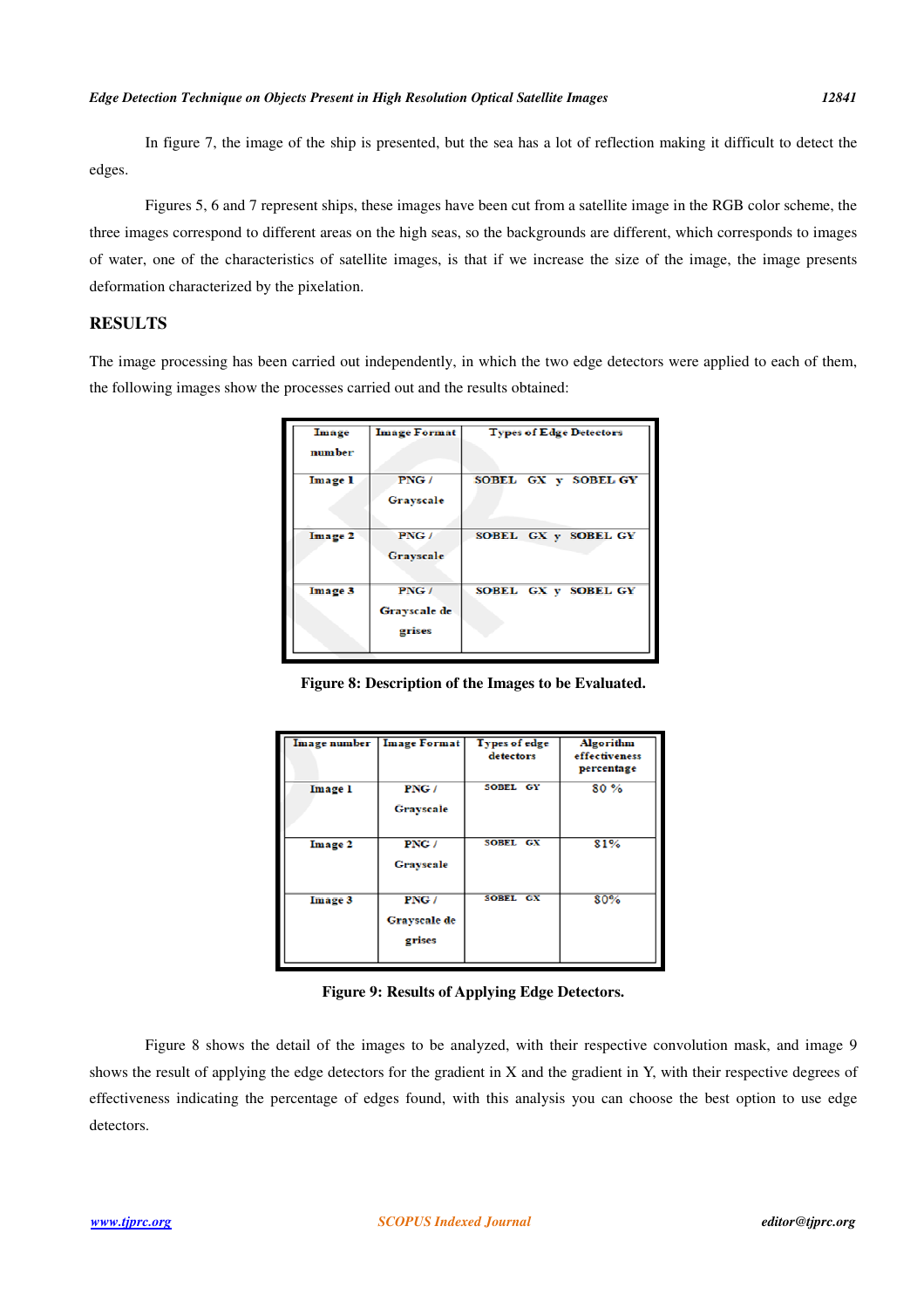*12842 Wilver Auccahuasi, Christian Ovalle, Edward Flores, Fernando Sernaqué, Edwin Felix, Mario Ruiz, Javier Flores, Gloria Rojas* 



**Figure 10: Results of the First Image.** 

Image 10 shows the results of the first image of the ship, where the four processing stages are, first the original image, second the grayscale image, third the image with GY sobel and fourth the image with GX sobel, in this particular case the result that best demonstrates the edges is with the use of GY sobel, in the case of GX sobel the resulting image does not indicate the edges of the boat image.



**Figure 11: Results of the Second Image.** 

In image 11, the result of processing the second image is presented, in this particular case the best result is processing the image with GX sobel, compared to the GY sobel image.



**Figure 12: Results of the Third Image.** 

Image 12 shows the result of processing the third image, where the best result presents the image with GX sobel processing.